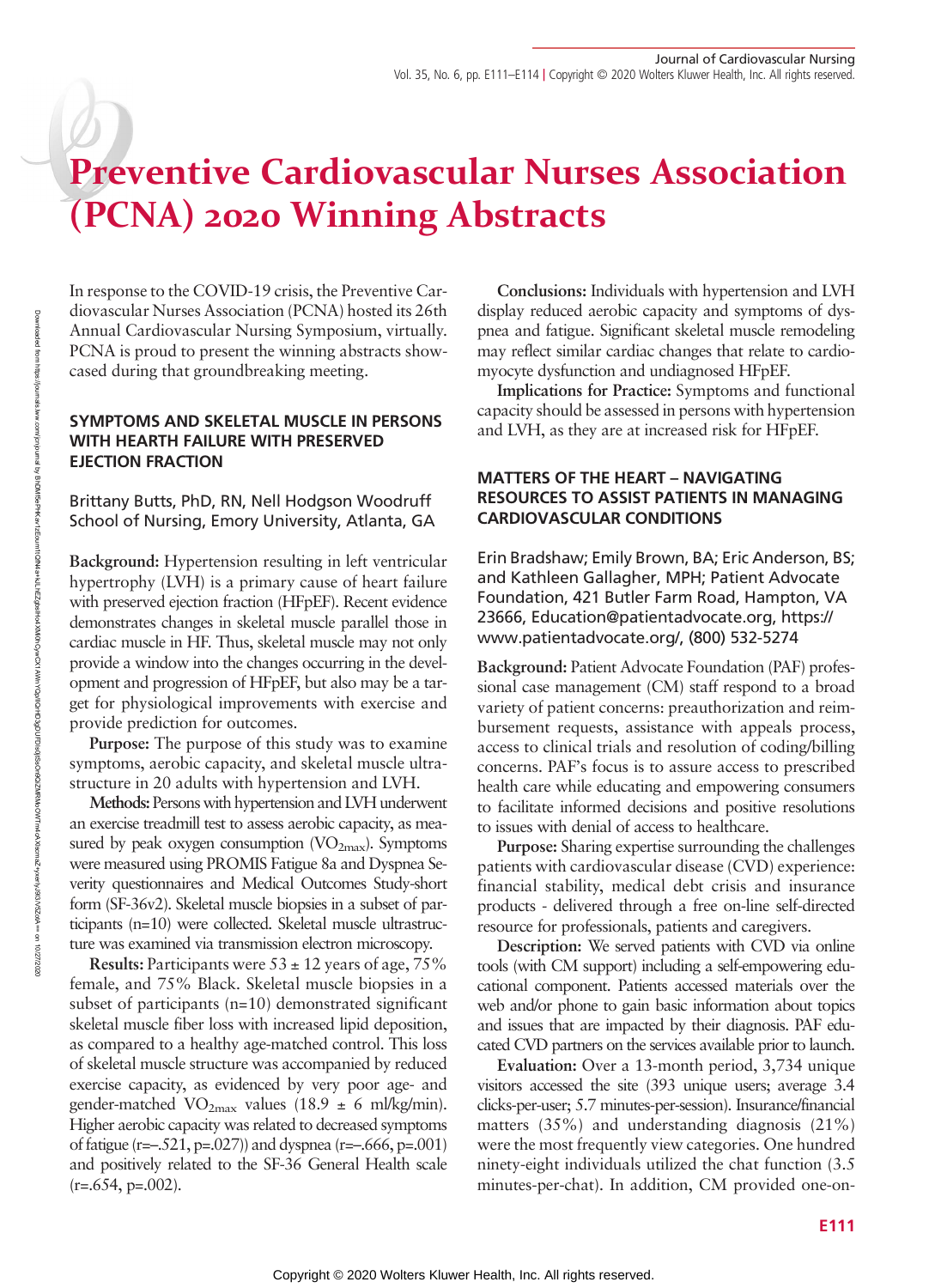one assistance to 975 patients identifying 1,791 issues (average 1.8 issues-per-patient; 16.8 contacts-per-patient). Most resolved issues were insurance (62%) and debt crisis/cost-of-living concerns (21%). Debt-relief obtained on patient behalf \$970,069.

Conclusions: What people want most of all is health information that is available at specific decision milestones. Through the widget patients and providers can take direct control of access to healthcare resources.

Implications: The Matters of the Heart widget is a free, easy to use, smart finder tool for on-the go healthcare, financial and insurance help. It is perfect for patients and providers who want to guide their patients to programs that may be able to reduce barriers to care.

#### SYMPTOMS PREDICT LOWER QUALITY OF LIFE IN PATIENTS WITH FIBROMUSCULAR DYSPLASIA

Lee Anne Siegmund, PhD, RN, Cleveland Clinic, Office of Nursing Research and Innovation, [siegmul@ccf.org](mailto:siegmul@ccf.org); Natalia Fendrikova Mahlay, MD, Cleveland Clinic, Cardiovascular Medicine, [fendrin@ccf.org;](mailto:fendrin@ccf.org) Deborah Hornacek, MD, Cleveland Clinic, Cardiovascular Medicine [hornacd@ccf.org](mailto:hornacd@ccf.org);

James Bena, MS, Cleveland Clinic, Biostatistics, [benaj@ccf.org;](mailto:benaj@ccf.org) Shannon Morrison, MS, Cleveland Clinic, Biostatistics, [Morriss2@ccf.org](mailto:Morriss2@ccf.org)

Background: Fibromuscular dysplasia (FMD) can result in life-threatening complications, including stroke and heart attack. Many FMD patients complain of feeling like they are living with a "ticking time bomb".

Purpose: The purpose of this study was to examine the impact of FMD symptoms and complications on quality of life, anxiety, and depression.

Methods: A cross-sectional design was conducted. Patients in an FMD registry were mailed surveys (n = 339). SF-36 scale, PROMIS SF Anxiety and Depression scores were compared to symptoms and complications of FMD, and other diseases.

Analysis: Pearson's chi-square or Fisher's exact tests, or Kruskal-Wallis or ANOVA were used. Alpha of 0.05 was assumed. Analyses were performed using SAS® Software.

Results: Of 162 (47.8%) surveys received, 156 were female (97.5%), 130 had carotid and vertebral involvement (80.2%). Patients reporting stroke (p=0.004) and transient ischemic attack (TIA) (p=0.046) had higher mean depression. Higher RAND SF-36 Mental Component Score (MCS) was associated with decrease in stroke (p=0.004) and TIA (p=0.002), heart, and lung disease, and diabetes ( $\leq 0.05$ ). Those with hypertension (p=0.015) had lower RAND SF-36 Physical Component Scores (PCS). Those with migraine, tinnitus, neck, dizziness, flank, abdominal, or leg pain, and other symptoms (p<0.001) had lower PCS. After backward selection removed non-significant factors, migraine (p=0.004), neck  $(p=0.002)$  and leg pain  $(p=0.001)$  were predictors of decreased PCS. Migraine (p<0.001), neck (p=0.002), and flank pain (p=0.010) were predictors of decreased MCS.

Conclusions: Those who reported symptoms and complications consistent with carotid or vertebral involvement had lower MCS and PCS, increased depression, and anxiety. More research is needed to examine ways to address quality of life in this population.

Practice Implications: Patients with FMD live with high risk for stroke and heart attack. Careful assessment of symptoms can help nurses improve care and quality of life in patients with FMD.

### IMPROVING SYMPTOM RECOGNITION AND INTERPRETATION IN WOMEN WITH ACUTE CORONARY SYNDRONE: RESULTS FROM A FEASIBILITY STUDY

Leslie Louise Davis, PhD, RN, ANP-BC, FAANP, FACC, FAHA, FPCNA, Associate Professor, School of Nursing, University of North Carolina at Chapel Hill, Email: LLDavis@email.unc.edu, Phone: 919.843-8589 / FAX: 919.966.3540; Thomas Patrick McCoy, PhD, PStat, Statistician, Clinical Professor, School of Nursing, University of North Carolina at Greensboro, Email: tpmccoy@uncg.edu, Phone: 336.334.3733 / FAX: 336.256.1063

Background: Although guidelines recommend pre-discharge education for women with Acute Coronary Syndrome (ACS) include information about recurrent symptoms and when to call 9-1-1, current education does not include skill-building – a critical component of self-care.

Objective: To test the feasibility and acceptability of an individualized education and skill-building intervention to improve symptom recognition and interpretation in women with recurrent ACS symptoms.

Methods: Building on past research, a single-group, pre-post feasibility study was conducted to evaluate the addition of symptom monitoring notebooks to an education and skill-building intervention for women with ACS. Ten women received the nurse-delivered intervention within the 2 weeks of hospitalization. After baseline data collection, we provided one in-person teaching session followed by a phone session to reinforce teaching/answer questions, and evaluated outcomes at the close-out (phone) visit ~30 days from baseline.

Results: As measured by the ACS Response Index, mean knowledge scores increased by 2.9%, attitudes towards symptom recognition and help-seeking increased by 10.5%, and beliefs towards expectations and actions increased by 16.3%, on average. All 10 women completed the daily symptom monitoring activities (mean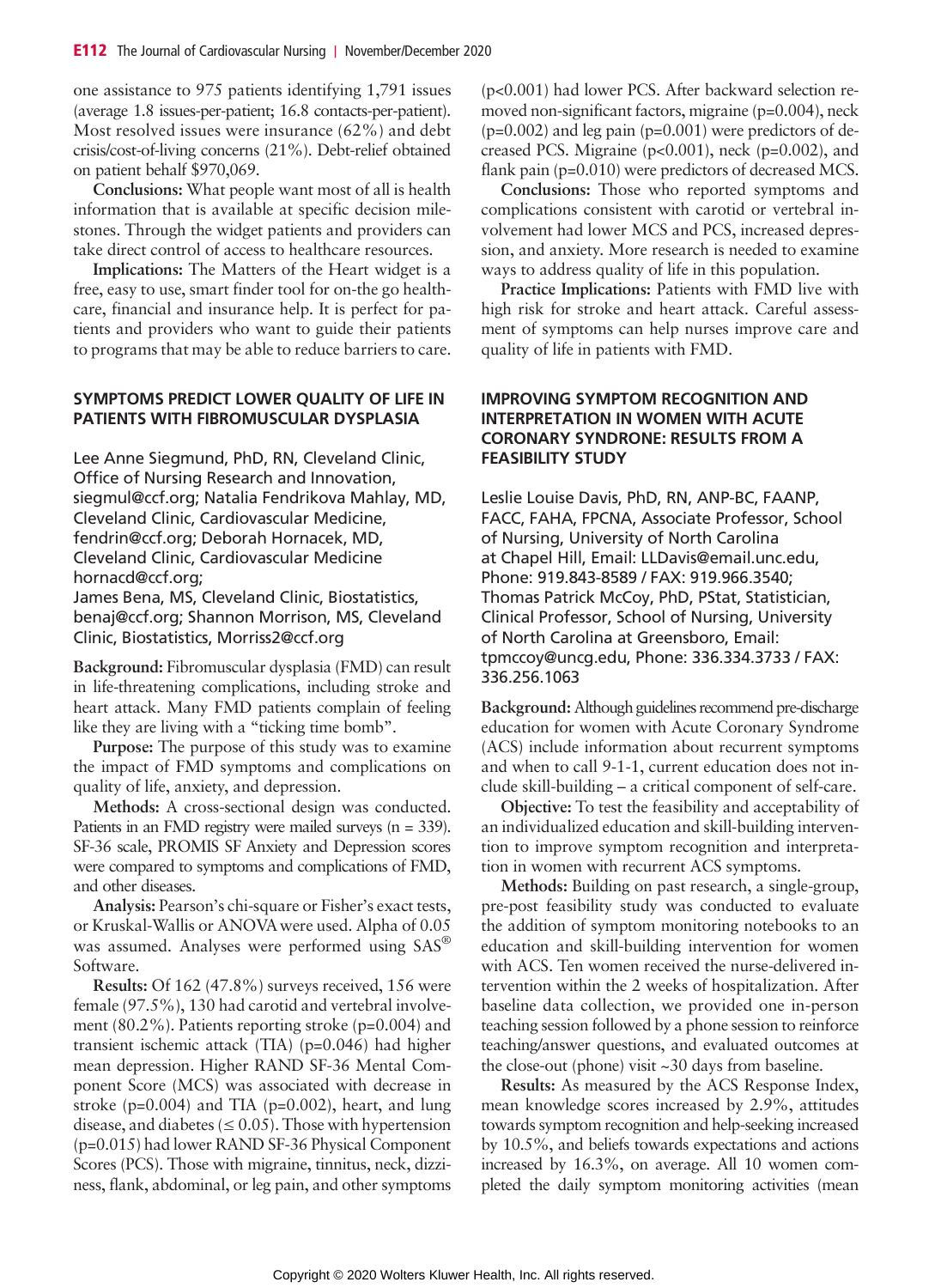adherence 93.8%). All 10 reported  $\geq 1$  symptom episode during follow-up (8 made notebook entries and reported symptoms during their close-out call; 2 reported symptoms during the close-out visit). Symptoms in 7 women were not heart-related and were self-limited. Two women had symptoms of stable angina (both recognized symptoms and acted promptly); one woman had symptoms of worsening heart failure and notified her provider within a week. Satisfaction/acceptability scores were excellent (mean 1.3) including not feeling burdened by the notebooks (mean 1.7) on a 4-point Likert Scale ("1" as "strongly agree"; "4" as "strongly disagree").

Conclusions: Delivery of the intervention is feasible/ acceptable in the single-group. Testing in a randomized controlled study is needed.

Implications: Incorporating skill-building into education is necessary to optimize self-care.

#### POST EVENT-CARDIOVASCULAR RISK PERCEPTION SURVEY:VALIDITY AND RELIABILITY IN CARDIAC REHABILITION PATIENTS POST HEART EVENT

Kathy Prue-Owens, PhD, RN, CCRN; Helen Graham, PhD, RN-C, CNS, FAACVPR; Keston Lindsay, PhD, CSCS; Mythreyi Ramesh, BSN-Student (Helen and Arthur E. Johnson Beth-El College of Nursing and Health Sciences); Meaghan Buss, BSN, MPH, RN; Dana Justus, MSN, RN, PCCN; Evelyn Angeles, BSN, RN, CCRN; Annmarie Harding-Isidore, MSN, RN, CNML; Kelsey Loy, MS, RCEP; Melanie Faulkender, RN; Karen Sublett, MS, RN, ACNS-BC, AOCNS, OCN and Yuki Ashara, PhD, RN, FNP

Background: CVD remains the number one killer of Americans in the United States. Efforts to decrease CVD risk factors have been extensive. Cardiac rehabilitation (CR) has shown to reduce morbidity, improve quality of life and appears to facilitate secondary prevention. However, perception of CVD post event in CR patients is unknown.

Aim: The purpose of this study to evaluate the validity and reliability of the Post Event-Cardiovascular Risk Perception Survey (PE-CRPS) among a group of CR patients who recently experienced a heart event.

Methods: This is a descriptive, cross-sectional design study. A convenient sample of 250 post event participants were recruited for testing the validity and reliability of a newly developed scale, derived from the original 10-item Likert scale Cardiovascular Risk Perception Survey (CRPS). Data were analyzed using SPSS version 26. Descriptive and exploratory factor analyses were the methods used to analyze the data and factors.

Results: An exploratory factor analysis (principal axis) was conducted on 9 out of the 10 items with an oblique (direct oblimin) rotation. Item 5 (smoking=sm) was not included in the analysis, as it did not meet the assumptions for inclusion. The investigators therefore proceeded with, and interpreted exploratory factor analysis of all items except item 5 (sm). Two factors were extracted, which explained 54% of the variance in the responses. One contained responses for five items  $1-4 \& 6$ , which represented a latent medical history variable. The other latent variable contained items 7–10, which are items pertaining to stress and family history. Based upon Cronbach's α reliability analyses, both factors were reliable. They were also strongly related with a correlation of .75.

Conclusion: Cardiovascular risk perception may be explained by two factors: Family History/Stress and Perception of Medical History.

#### A STANDARDIZED DISCHARGE PROTOCOL FOR HEART FAILURE PATIENTS TO REDUCE HOSPITAL **READMISSINS**

Misbah Naureen, RN, BSN, [mnaureen13@gmail.](mailto:mnaureen13@gmail.com) [com;](mailto:mnaureen13@gmail.com) University of Maryland, School of Nursing; Gina Rowe, PhD, DNP, MPH, FNP-BC, PHCNS-BC, CNE, [growe@umaryland.edu](mailto:growe@umaryland.edu); University of Maryland, School of Nursing

Problem & Purpose: Heart failure (HF) is an incurable chronic condition and a leading cause of hospitalizations and readmissions. Nurses and other healthcare professionals on a cardiac progressive care unit (CPCU) in a large academic center have provided patients with discharge education for managing HF, based on individual knowledge. However, inconsistent patient education can lead to poor self-care and increased readmission rates. The purpose of this project was to implement a standardized discharge protocol, based upon HF care guidelines, for all adult patients admitted to CPCU with a diagnosis of HF to improve the discharge process and reduce 30-day hospital readmission rates.

Methods: This quality improvement project was conducted over a 14-week period. The first three weeks were dedicated to educating staff nurses. A pre- and post-test was used to assess change in nurses' knowledge of HF management. The standardized HF discharge protocol was implemented over 10 weeks. An audit tool measured weekly compliance. A system usability scale (SUS) was used to evaluate the ease of the use of the standardized HF discharge protocol.

Results: Nurses' knowledge significantly improved after education (pre-mean 76.5%, post-mean 93.7%, p<0.001). All nurses administered the discharge protocol by week 6, and 100% of the patients received the discharge protocol by week 6. Readmission rates for department of cardiology three months prior to the intervention (July, August, and September 2019) were 13.9%, 10.2%, and 13.1%, respectively. The readmission rate for October was 10.2%. The average SUS score was 86.7 (range 70–100), a grade "A" rating.